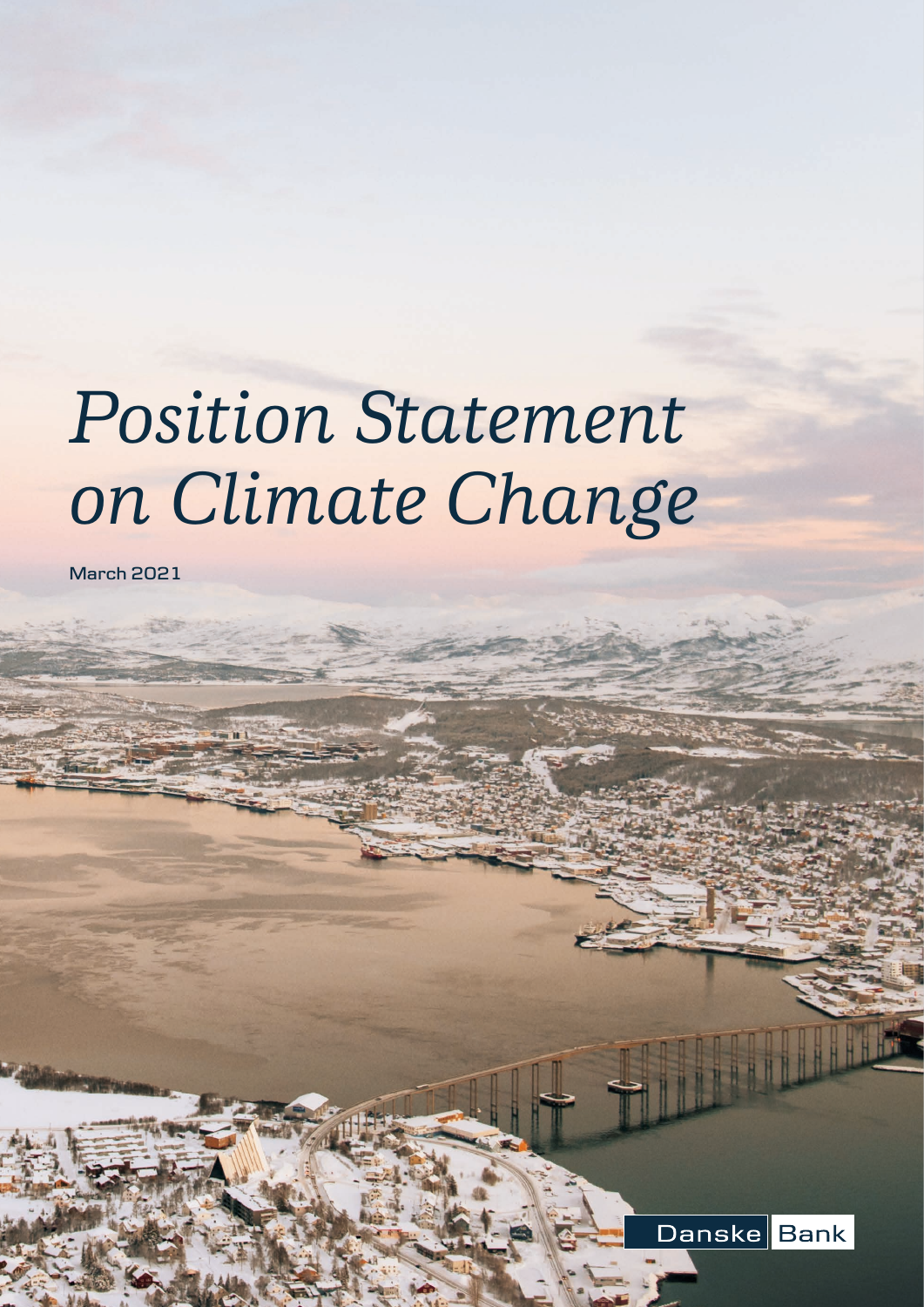# *Introduction*

As one of the largest financial institutions in the Nordics, Danske Bank recognises our important role in the transition of society to a low carbon future. We assess the climate risks and opportunities associated with our business activities, and on the basis of the international standards and principles that we support, we increasingly integrate climate considerations into our product offerings in investments and lending. Furthermore, we have made several commitments on climate to support the decarbonisation of our economies.

The surface temperature on Earth has increased in recent decades due to the release of greenhouse gas (GHG) emissions associated with human activity. Unmitigated emissions are expected to result in significant temperature increases by the end of the century that will have catastrophic impacts on life, ecosystems and human societies. Danske Bank recognises that it is imperative that global warming is limited to well below two degrees Celsius and that action now is vital to ensure the future prosperity of humanity.

The financial system has an important role to support decarbonisation of our economies. The sector is uniquely positioned to affect change in the real-economy through its ability to mobilise capital, direct funds and price risks. Danske Bank also operates in a region where this is high on the agenda, and wants to be a responsible and active partner in the energy transition. The Nordic countries – Danske Bank's home markets – have set some of the most ambitious targets in the world in terms of combatting climate change. Realising these targets will require a close link between public policy and the financial sector, as policy changes could affect the economic profile of several industries, ranging from agriculture and forestry to fossil fuels and transportation.

On the basis of the international standards and principles that Danske Bank supports, and on the basis of Danske Bank's Sustainable Finance Policy, Responsible Investment Policy, Credit Policy and Supplier Code of Conduct, we analyse and consider environmental, social and governance (ESG) risks in our investment, lending and procurement practices.

Accordingly, we assess the climate risks and opportunities associated with our business activities and increasingly integrates climate considerations into our product offerings in investments and lending.

Danske Bank has made several commitments on climate, including:

- Joining the Net Zero Asset Managers initiative, a group of international asset managers committed to supporting the goal of net zero greenhouse gas emissions by 2050 or sooner
- Joining the Net Zero Asset Owner Alliance, a UN-backed group of institutional investors committed to transitioning their investment portfolios to net-zero greenhouse gas emissions by 2050 (joined via our pension subsidiary, Danica Pension)
- Committing to set targets for aligning the CO2 emissions of our corporate lending book with the Paris Climate Agreement by 2023
- Setting targets to reduce the CO2 emissions from our own operations in accordance with the Paris Climate Agreement.

These commitments also substantiate our support for the Principles for Responsible Banking.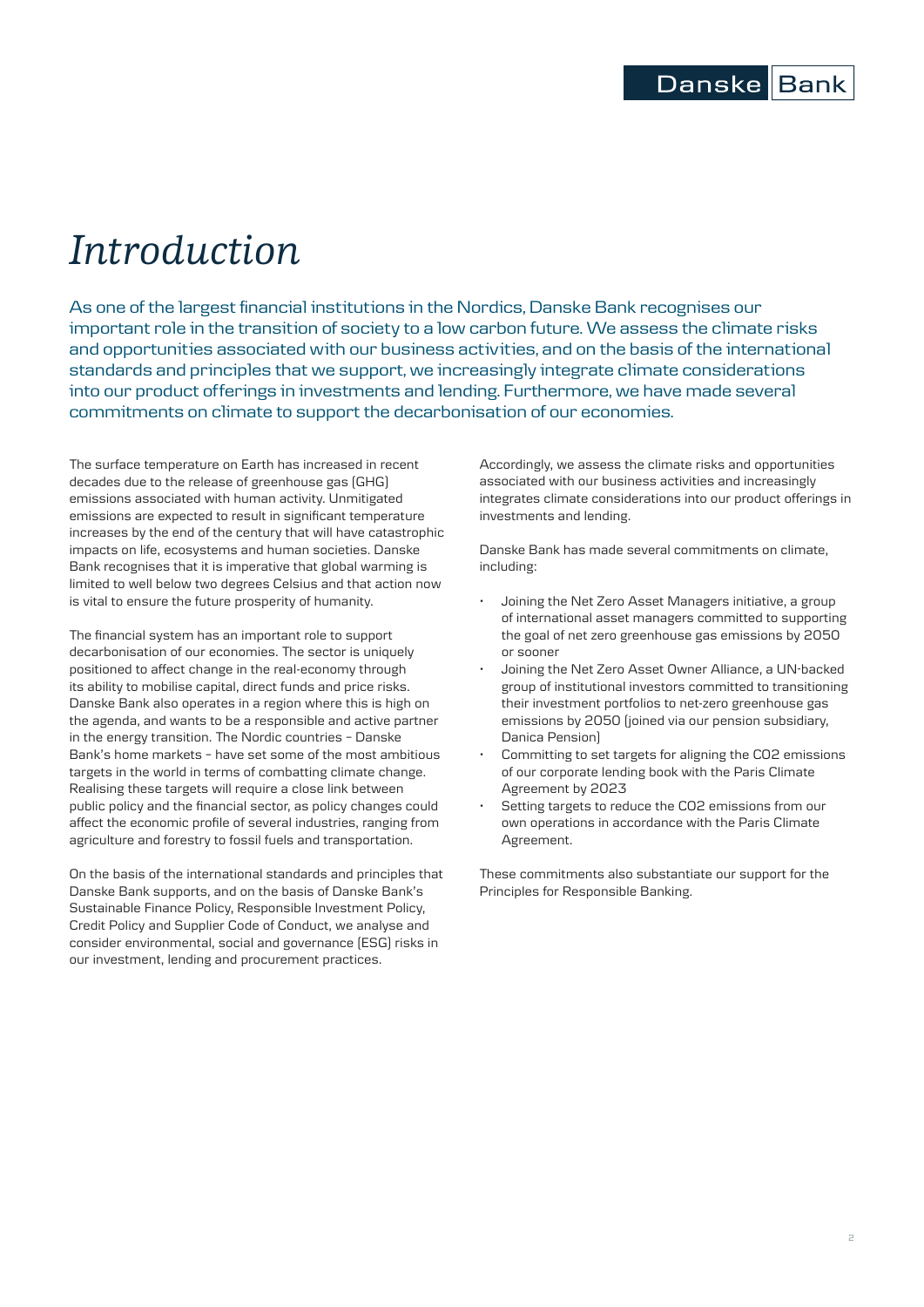# *Position Statement on Climate Change*

# 1. Objective and purpose of the position

Danske Bank's position statement on climate change aims to create transparency and predictability on our ambitions, efforts and governance with regards to navigating the transition towards a low carbon economy and managing

the related risks and opportunities. The position statement establishes a shared framework for a constructive and forward-looking dialogue with our stakeholders on these topics.

# 2. Scope of position

This position statement applies to Danske Bank Group and all legal entities under its control. Specific sector level requirements and expectations are listed in our sectorspecific positions. This position covers both Danske Bank's direct impact via our own business activities and our indirect impact through our investment and lending activities.

#### **Geography**

The position statement is global in scope with no exceptions.

#### **Danske Bank's activities**

The position statement applies to all banking services provided by Danske Bank including general financing and lending to corporates, advisory services, Danica and Danske Invest.

#### **Clients**

The position statement covers existing as well as new clients of Danske Bank.

#### **Industries and subsectors**

Danske Bank's position on climate change applies to all sectors, where we have exposure within our lending and investment activities. However, we recognise that some sectors are more exposed to climate related risks and opportunities. Sectors where green opportunities are significant are covered by our Green Bond Framework. Sectors where risks are higher are subject to specific climate related stress-testing and are further detailed in our sectorspecific position statements.

# 3. Definitions

Danske Bank's climate impact can be divided into two overarching categories:

- Direct impact caused by Danske Bank's operations. E.g. emissions from business related travels.
- Indirect impact stemming from Danske Bank's lending and investment activities.

The most significant impact that Danske Bank has on climate change is via its indirect impact.

Ы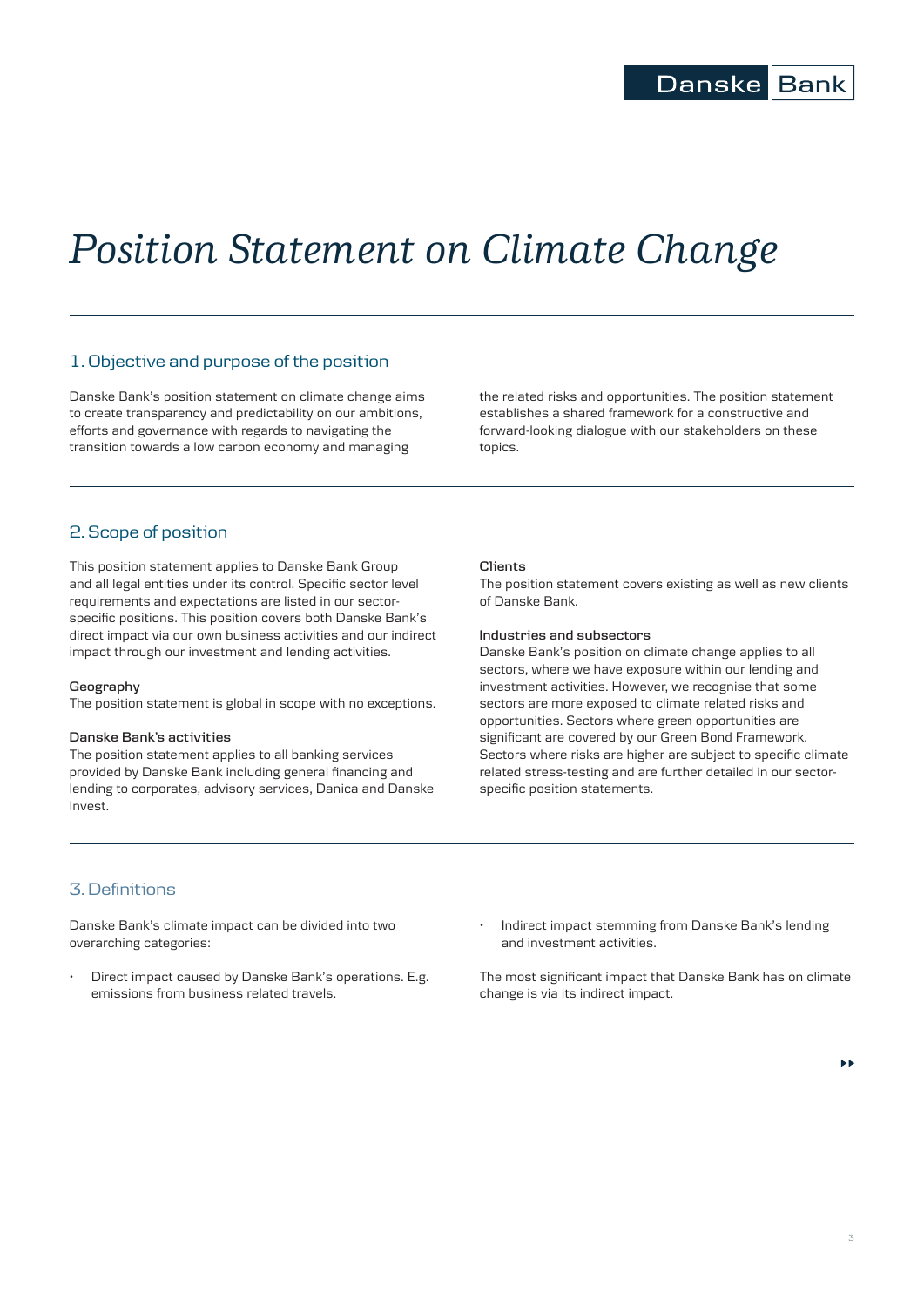# 4. Rules and standards of the position

Danske Bank takes a fact-based approach when taking decisions on climate-related issues. Our position on climate change is based on insights from climate science and industry best practices. Given the constant development of science-based ways to manage climate change mitigation and adaption, the position on climate change will be updated on a regular basis.

#### **4.1 Danske Bank's own operations**

Danske Bank is committed to ensuring and advancing sustainability throughout our operations and workplace. This includes minimising our own environmental footprint and climate impact. In connection with this, we have set targets for the reduction of our own operations' climate footprint in line with the Paris Climate Agreement.

To underline our commitment to sourcing renewable electricity, Danske Bank is a member of RE100, an initiative for businesses committed to achieving 100% renewable electricity use in their own operations. We work continually to bring down our energy consumption, and have since 2015 purchased renewable electricity certificates on a countryby-country basis for 100% of our remaining electricity consumption.

Beyond electricity, Danske Bank also continually work to reduce our total carbon emissions via e.g. shifting from physical to digital meetings where possible, in order to reduce our corporate travels. We offset the emissions that we cannot eliminate by purchasing carbon credits from projects that guarantee a real reduction in CO2 emissions and that are verified according to international standards, such as the Gold Standard. We have offset our total carbon emissions since 2009, as communicated in our annual statement on carbon neutrality.

Together with external partners, Danske Bank conduct ESG assessments of suppliers that have elevated risk profiles, and we have defined our expectations on responsible business conduct in our Supplier Code of Conduct, which is based on recognised international standards. For specific product categories, we also list environmental requirements, and should a supplier be unable to live up to these requirements, we initiate a constructive dialogue with the company to find an alternative solution.

## **4.2 Danske Bank Treasury**

At the end of 2020 Danske Bank Group Treasury had invested more than DKK 9.4 billion in green bonds that, for example, are issued for large renewable energy projects and climate protection. New opportunities to invest in green bonds are evaluated on an ongoing basis.

For updated information on our progress, please visit [danskebank.com/sustainability/strategic-direction](http://danskebank.com/sustainability/strategic-direction)

### **4.3 Investments**

Danske Bank continuously assess the climate risks of our investments as part of our overall screening and Environmental, Social and Governance risk analysis. If any issues of concern are identified, we engage with the companies in our investment portfolio in order to verify the scope of the environmental issue and if relevant encourage the development of higher standards for responsibility. We prefer to engage instead of excluding a company, but if the company does not present and deliver on a credible plan, we will withdraw and refrain from the investment whenever possible. In this context, we actively engage with companies on climate topics e.g. energy efficiency and energy transformation.

Climate considerations are integrated into Danske Bank's governance setup on investments through the Responsible Investment Policy, which is publicly available.

In order to support the green transition, Danske Bank has joined both the Net Zero Asset Managers Initiative and the Net Zero Asset Owners Alliance<sup>1</sup>. Sub-targets for our Net Zero Asset Owners commitment have been published, while our sub-targets for our Net Zero Asset Managers commitment will be released ultimo 2021.

Additionally, our subsidiary, Danica, has set a target to invest DKK 30 billion in the green transition by 2023, increasing to DKK 100 billion by 2030. At the end of 2020 Danica had DKK 27 billion invested in the green transition.

For updated information on our progress, please visit [danskebank.com/sustainability/strategic-direction](http://danskebank.com/sustainability/strategic-direction)

#### **4.4 Financing**

Environmental, Social and Governance considerations are addressed in Danske Bank's Credit Policy and integrated in the credit process for business customers. When granting a loan, we consider the purpose for which the funds will be used, and we also assess possible environmental risks associated with our lending.

If our assessments show that a customer relationship does not comply with our policies, we initiate a dialogue in order to determine a solution together with the customer. We strive to be transparent and predictable in our actions, and seek to find long-term solutions. If this process does not succeed and our only remaining option is to terminate the credit relationship, we do so in a controlled process that takes all legal aspects into consideration.

ы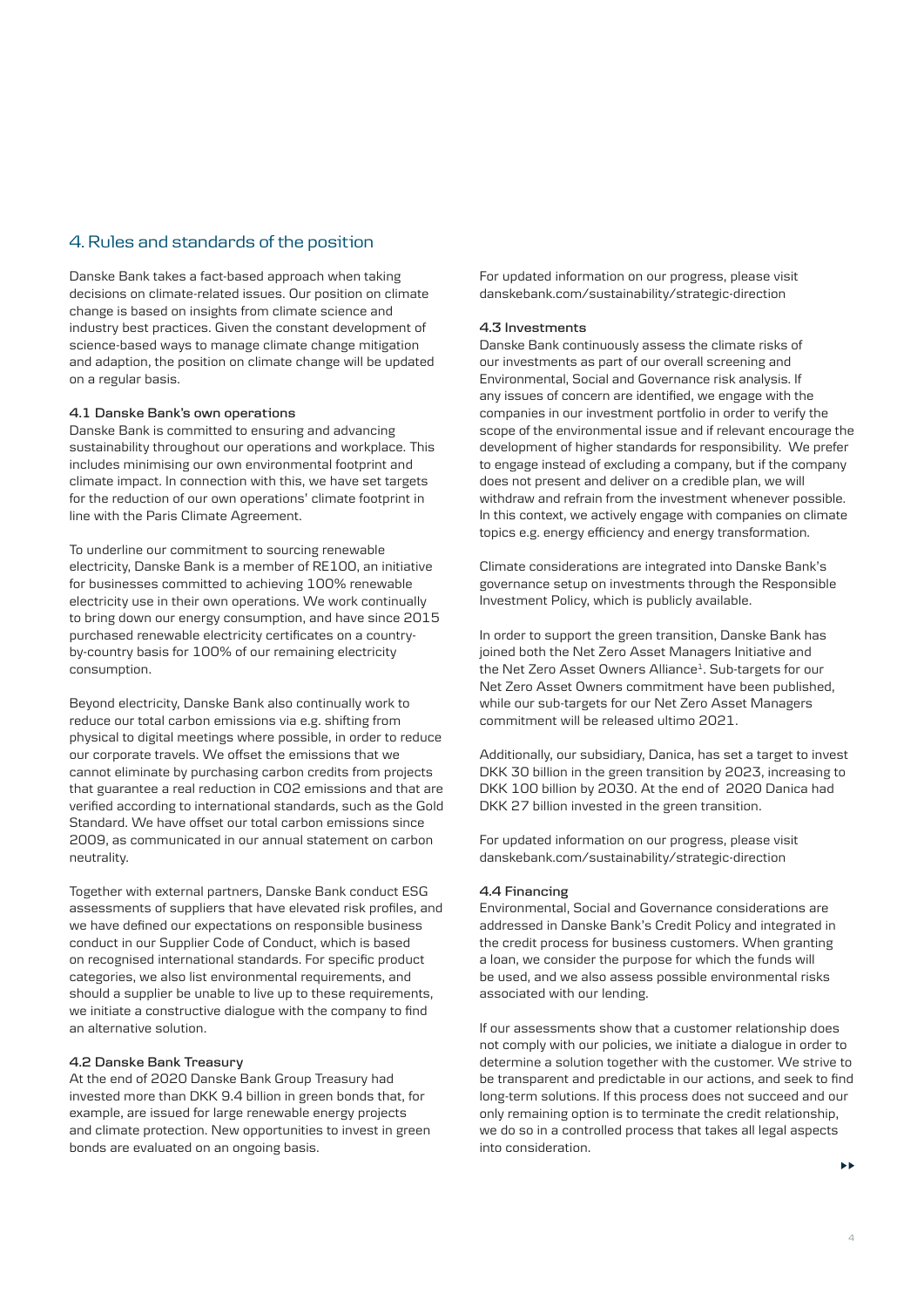For sectors with elevated risks on climate change, portfolio level stress-testing is done of the sector, to ensure the risks associated with the sector are properly assessed and integrated into our portfolio management.

Danske Bank recognises that some companies have a strong positive impact through their activities or projects and help support their activities by issuing green loans. In order to support these companies we have set the goal to provide well above DKK 100 billion in sustainable financing including granted green loans and arranged bonds by 2023. At the end of 2020 our sustainable finance volume was at DKK 102 billion, and thus the original target will be revised during 2021. Our green bond framework is publicly available and describes which loans are eligible for green financing.

Beyond green financing, Danske Bank has pledged to set a climate target for our corporate loan portfolio in alignment with the Paris Climate Agreement by 2023. At the end of 2020, 23% of our corporate loan portfolio had been mapped for climate impact. We will continually provide results of the climate impact analyses leading up to the target setting by 2023.

In 2020 Danske Bank joined PCAF, which is a collaboration between financial institutions to develop and implement a harmonised approach to measure and disclose the greenhouse gas emissions associated with loans and investments.

For updated information on our progress, please visit [danskebank.com/sustainability/strategic-direction](http://danskebank.com/sustainability/strategic-direction ) 

## **4.5 Reporting**

Since 2019, Danske Bank has reported on climate-related information based on guidance from the TCFD framework and we have committed to begin reporting according to the SASB standard for commercial banks for the fiscal year 2021. We also report annually on our overall progress on societal impact to the UN Global Compact, the Principles for Responsible Banking and the Principles for Responsible Investment. All reporting is carried out in accordance with the Danish reporting requirements on non-financial information – requirements that include disclosures on climate change and the environment.

To increase transparency on our sustainability efforts, Danske Bank has created a Sustainability Fact book, which contains both current and historic data from Danske Bank on sustainability. Both our Sustainability Fact book and our Sustainability Report are publicly available on our website. Furthermore Danske Bank reports yearly to CDP, and annually publish our CDP score on our website.

*1) Danske Bank is a member of the Net Zero Asset Owners Alliance via our pension subsidiary, Danica*

# 5. Supporting standards and principles

Our business conduct is guided by a number of international standards and principles related to environmental and climate issues, which we also expect the companies in our investment portfolio, our customers and business partners to adhere to whenever relevant:

- UN Global Compact
- UN Guiding Principles on Business and Human Rights
- The Universal Declaration of Human Rights
- The ILO Declaration of Fundamental Principles of Rights at **Work**
- OECD Guidelines for Multinational Enterprise
- UN Environment Program Finance Initiative (UNEPFI)
- UN-supported Principles for Responsible Investments (PRI)
- Principles for Responsible Banking
- Task Force on Climate-related Financial Disclosures
- Institutional Investor Group on Climate Change
- CDP (formerly the Carbon Disclosure Project)
- UN Framework Convention on Climate Change9
- The Kyoto Protocol
- Rio Declaration on Environment and Development
- The Montreal Protocol on Substances that Deplete the Ozone Layer
- UNESCO World Heritage List
- Ramsar Convention
- Convention on International Trade in Endangered Species of Wild Fauna and Flora (CITES)
- UN Convention on Biological Diversity and the related Nagoya Protocol and Cartagena Protocol

Danske Bank expects the companies we lend to and invest in to follow international guidelines. Some sectors are more prone to environmental risks than others, and our sectorspecific position statements within agriculture, forestry, fossil fuels and mining & metals address these specifically.

ь.